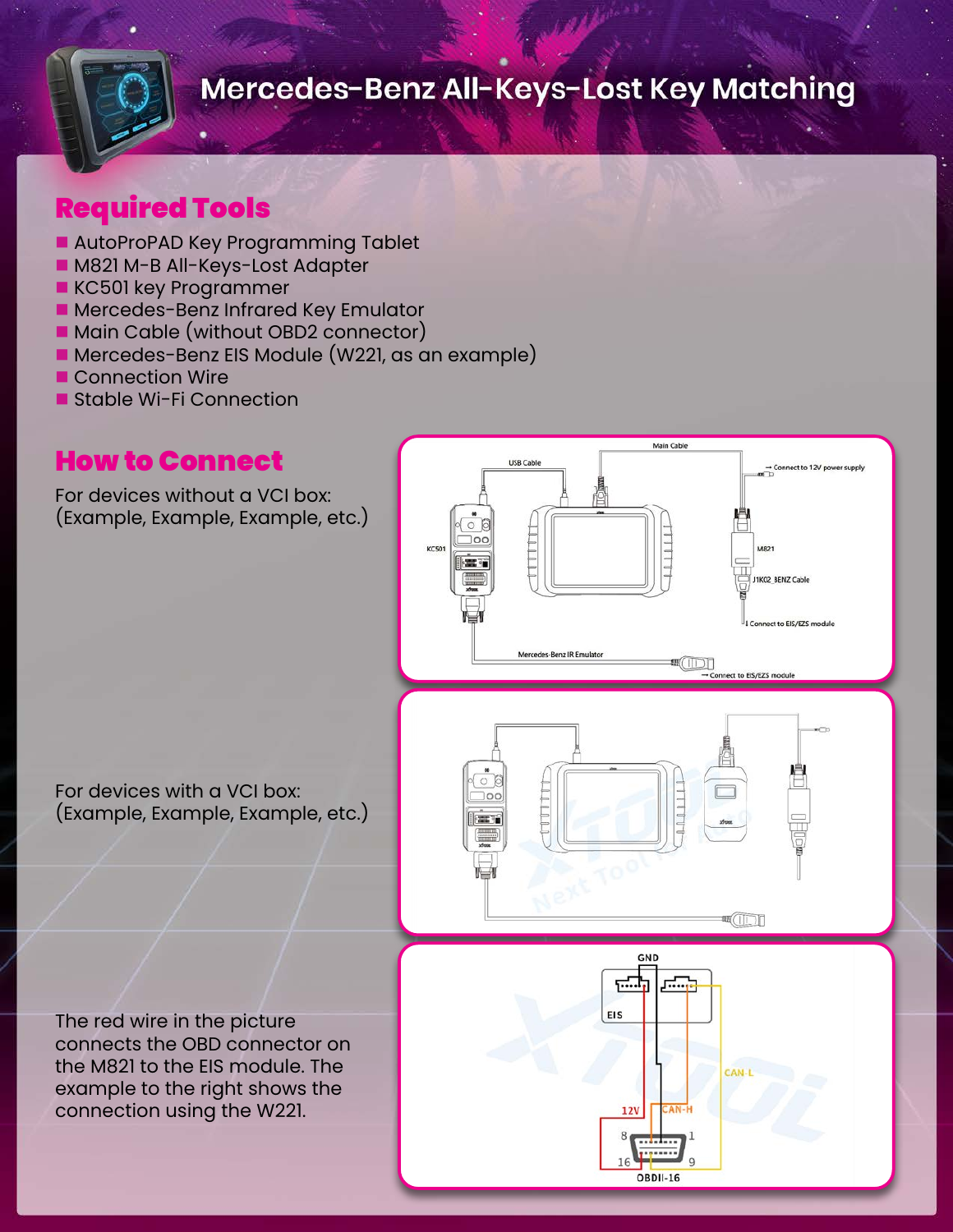## Supported EIS Modules

| ELS NO.          | <b>CHASSIS NO.</b> | <b>MODELS</b>    | <b>YEAR</b> |
|------------------|--------------------|------------------|-------------|
| W164             | W164               | <b>GL-Class</b>  | 2006-2011   |
|                  |                    | <b>ML-Class</b>  |             |
|                  | W <sub>251</sub>   | <b>R-Class</b>   | $2009+$     |
| <b>W166</b>      |                    | <b>GL-Class</b>  |             |
|                  | W166               | <b>ML-Class</b>  | 2011-2015   |
| W204             |                    | <b>C-Class</b>   | 2007-2009   |
|                  | W204               | <b>GLK-Class</b> | 2009        |
|                  | W <sub>211</sub>   | E-Class          | 2003-2009   |
| W211             | W171               | <b>SLK-Class</b> | 2004-2010   |
|                  | W <sub>219</sub>   | <b>CLS-Class</b> | 2006-2010   |
| <b>W212(NEW)</b> | W212               | E-Class          | 2010-2014   |
|                  | <b>W204</b>        | <b>GLK-Class</b> | 2013-2015   |
|                  | W <sub>251</sub>   | <b>R-Class</b>   | 2012        |
|                  | W172               | <b>SLK-Class</b> | 2012-2014   |
| W216             | W <sub>221</sub>   | <b>S-Class</b>   |             |
| W221             | W221               | <b>S-Class</b>   | 2008-2012   |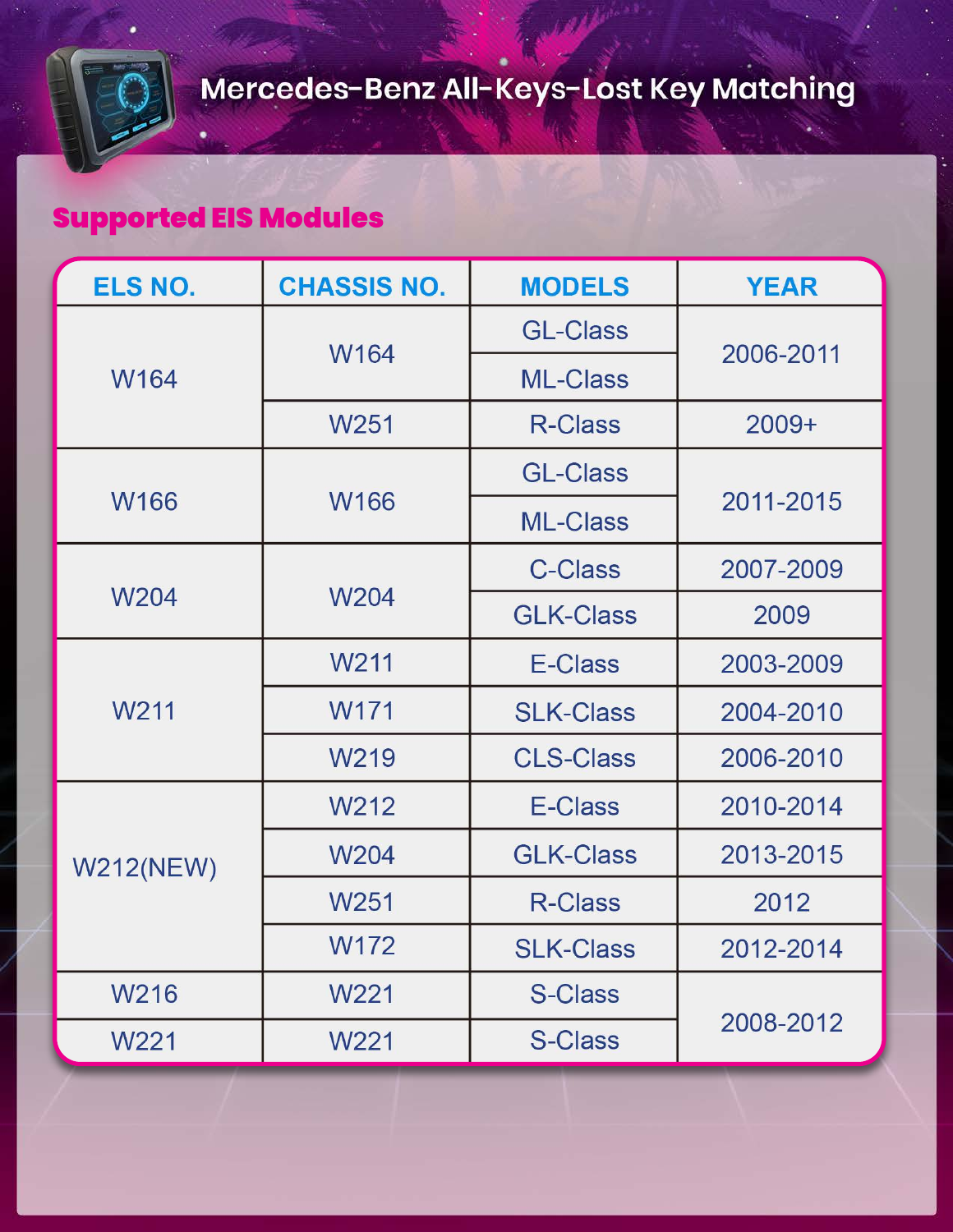#### The Process

Using the AutoProPAD and W221 module as an example, open the diagnosis app and step through the following menus: **Diagnosis > Immobilization > BENZ Infrared Key System > All Keys Lost** The menu will show the presently supported EIS module. Some modules require an M821 adapter to perform the All-Keys-Lost function, some save 65% of the time it takes; some can prevent connection to the key emulator into the module multiple times. W221 is used as an example.

The displayed instructions show the functions performed during processing.

| $\begin{array}{c} \mathcal{O} \end{array}$ | All Key Lost |           |
|--------------------------------------------|--------------|-----------|
| W164(-2009)                                | W164(2009-)  | W166      |
| W204                                       | W211         | W212(NEW) |
| W216                                       | W221         |           |
|                                            |              |           |
| Ø                                          |              |           |





2.

1.

**Select "Operation on bench (fast)."**

Please check the wiring diagram before selecting to make certain the EIS module is connecting properly.

| Z, | $\mathcal{P}$      |   |                      |                           | W221 |   |   |                |  |
|----|--------------------|---|----------------------|---------------------------|------|---|---|----------------|--|
|    | Operation on bench |   |                      | Operation on bench (fast) |      |   |   | Wiring diagram |  |
|    |                    |   |                      |                           |      |   |   |                |  |
|    |                    |   |                      |                           |      |   |   |                |  |
|    |                    |   |                      |                           |      |   |   |                |  |
|    |                    |   |                      |                           |      |   |   |                |  |
|    | 国                  | 4 | $\blacklozenge$<br>Ш | ♤                         | Ą+   | * | Q | G              |  |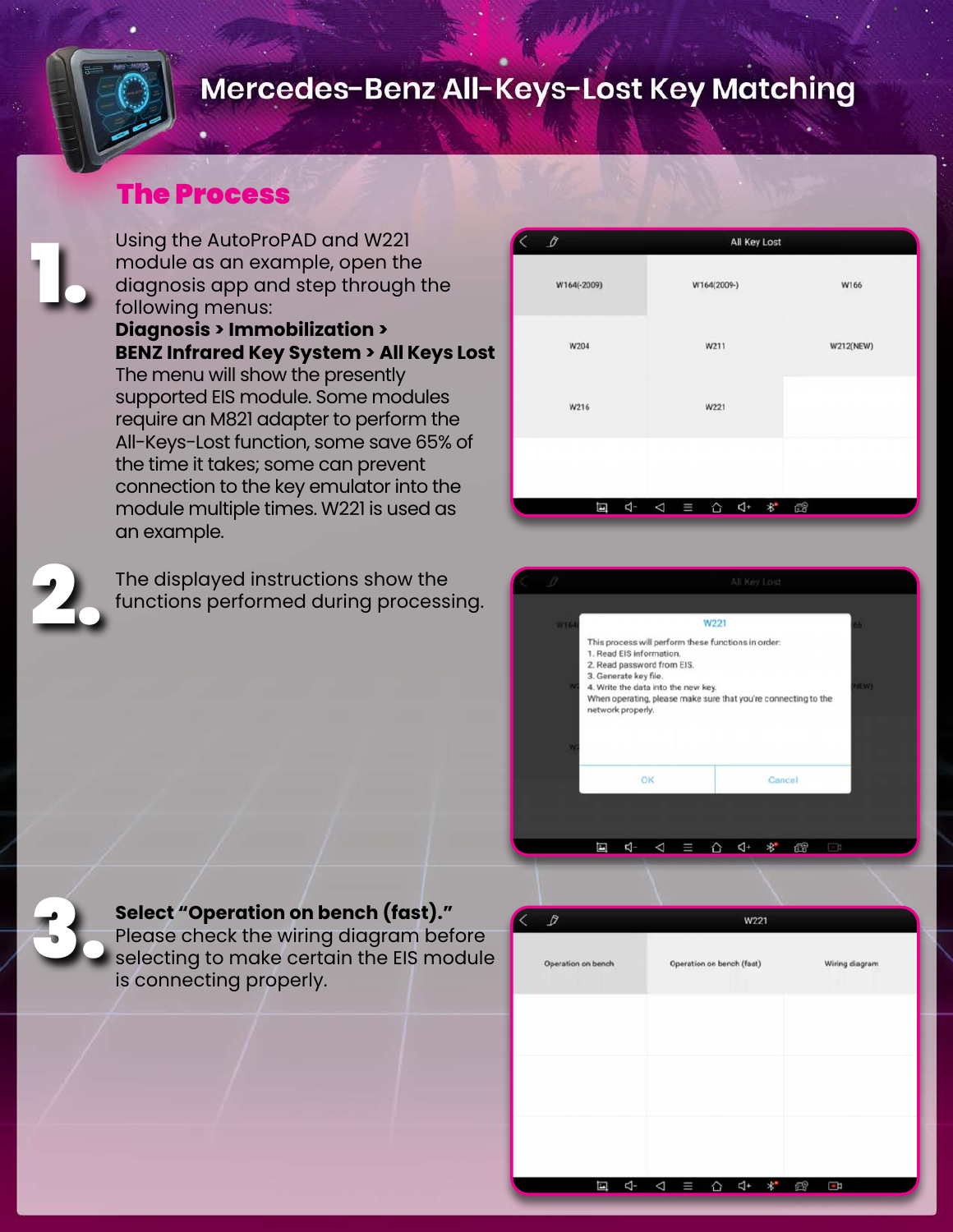Using the instructions in the dialog box, connect the M821 adapter, KC501 and the emulated key.

|                    |                                                                                                                                               | W221                                                                                                   |                |
|--------------------|-----------------------------------------------------------------------------------------------------------------------------------------------|--------------------------------------------------------------------------------------------------------|----------------|
| Operation on bench |                                                                                                                                               | Operation on bench (faat)                                                                              | Wiring diagram |
|                    | This function needs M821 Mercedes-Benz Data<br>Acquisition Adapter.<br>out from the EIS module for hundreds of times<br>when collecting data. | For this type of EIS, using M821 Adapter can help<br>you free from inserting & taking the Key Emulator |                |
|                    | OK                                                                                                                                            | Cancel                                                                                                 |                |

**The EIS module data will be read first. When reading, you will be asked to insert (reinsert) the key emulator inside the EIS/EZS module several times** W221 only asks once. Some modules will require insertion/ reinsertion 10+ times







5.

**If read successfully, you may check the current status and key location of the EIS module. After review, click "Next" to continue.**

| <b>SSID</b>   | <b>188A0D1D</b>                                                                                               |                          |
|---------------|---------------------------------------------------------------------------------------------------------------|--------------------------|
| Initialsed    | <b>YES</b>                                                                                                    |                          |
| TP removed    | <b>YES</b>                                                                                                    |                          |
| Personalised  | <b>YES</b>                                                                                                    |                          |
| Activated     | <b>YES</b>                                                                                                    |                          |
| Last key      | 1                                                                                                             |                          |
| Previous key  | I Unused                                                                                                      |                          |
| Special key   | B40658067505FC4F                                                                                              |                          |
| Key 1 Hash ID | C0B7ED17F8C34DB6<br>Please check the EIS information, please click [Next] to continue, otherwise click [Exit] | Used   Not<br>$-144 - 4$ |

 $\begin{array}{rcl} \triangleleft & \equiv & \triangle & \triangleleft \ast \end{array}$ 

 $\mathbb{R}^*$ 

드 다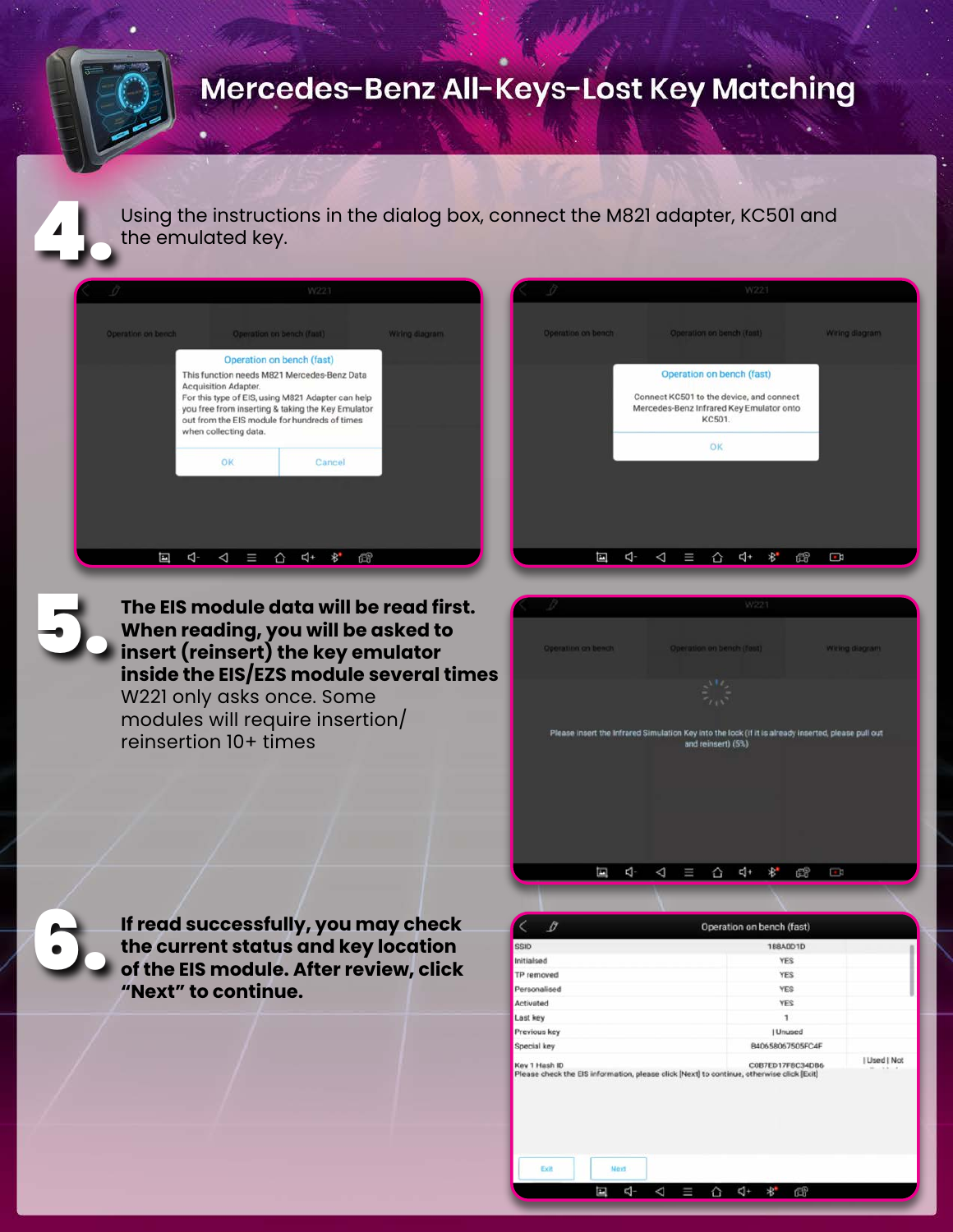7.

8.

**The device will begin reading data and calculating the process. Before starting you will be reminded to insert the emulator key into the lock.**

| $\beta$                     | Operation on bench (fast)                                         |   |                                   |  |  |
|-----------------------------|-------------------------------------------------------------------|---|-----------------------------------|--|--|
| Key 4 Hash ID               | 50FD64C3A059DD56                                                  |   | <b>LUnused   Not</b><br>diambled  |  |  |
| Key 5 Hash ID               | A9B888FD901BC709                                                  |   | Unused   Not<br>disabled          |  |  |
| Key 6 Hash ID               | Operation on bench (fast)                                         |   | <b>LUnused   Not</b><br>disabled. |  |  |
| Key 7 Hash ID.              | Please insert the Infrared Simulation Key into the                |   | <b>Lunused   Not</b><br>disabled  |  |  |
| <b>Key &amp; Hash ID</b>    | lock (if it is already inserted, please pull out and<br>reinsert) |   | Unused   Not<br>disabled          |  |  |
| Please check the EIS inform | <b>OK</b>                                                         |   |                                   |  |  |
|                             |                                                                   |   |                                   |  |  |
|                             |                                                                   |   |                                   |  |  |
| . .                         | <b>STERN</b>                                                      |   |                                   |  |  |
| Ø                           | d-<br>⊲<br>c۱۰                                                    | € |                                   |  |  |

**After reading, the device will upload the data to the server and begin calculating. When the process is completed, the password will be shown on screen.**



**The rest of the process works exactly like adding keys for Mercedes-Benz. Choose a key location, key type and click "OK" to continue.**